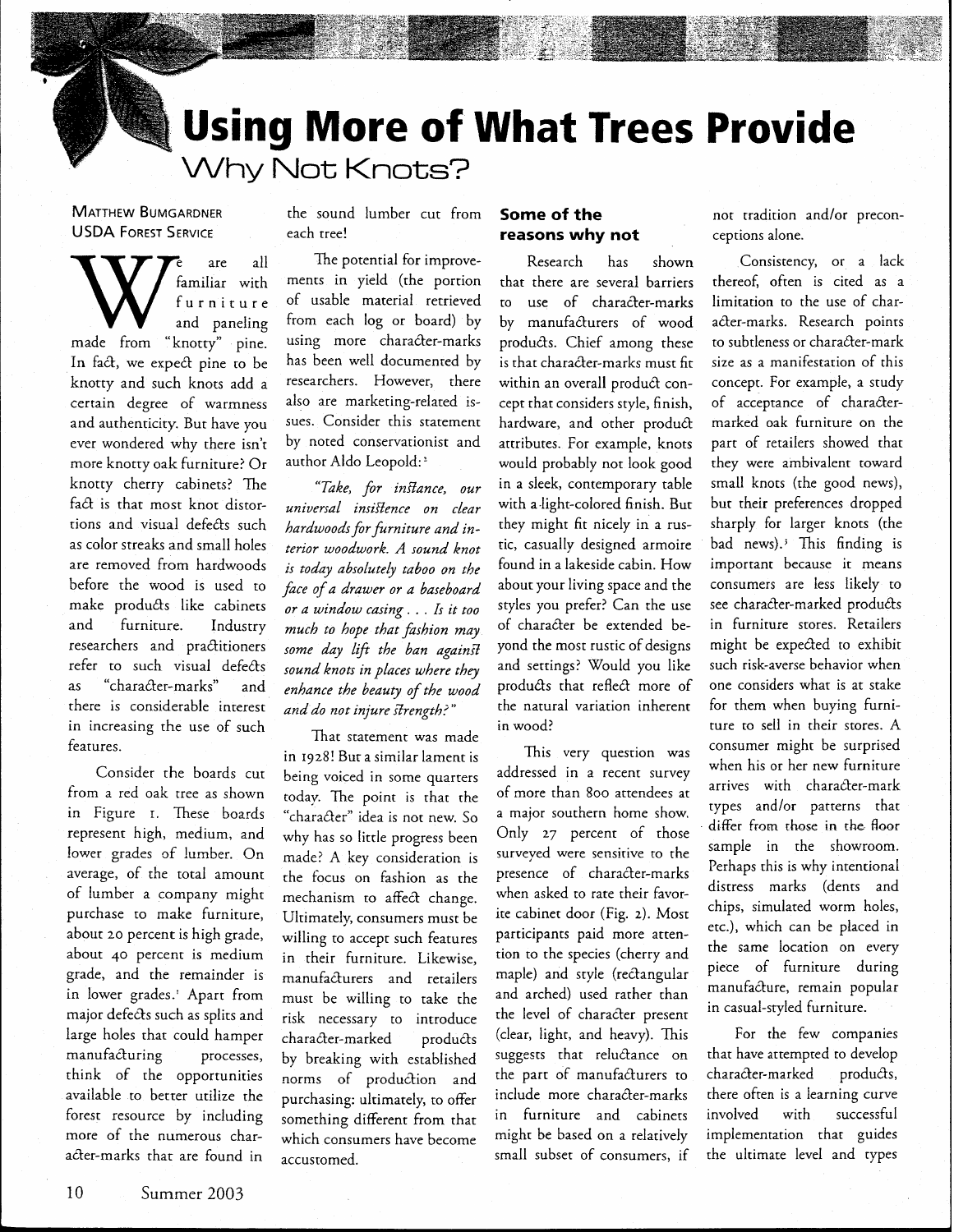of character presented. For example, companies might tend to initially overdo the use of character-marks to the point that consumers find them unacceptable. Such companies might then decide to abandon the concept entirely, as unsuccessful furniture groups cost companies time and money, and there is continually competitive pressure to come out with something new. A related issue is educating retail salespeople to promote character-marks as a natural part of wood. While furniture companies design and manufacture furniture, they are mostly dependent upon retail salespeople in distant stores to sell their products. Consumer exposure to and appreciation for character-marks comes in part from their furniture shopping experiences.

## **Implications and opportunities**

The presence of mid to lower grade trees in our forests is subsranrial, and from lower grade trees comes lower grade lumber. Often, the economic value of this material does not justify its removal from the forest even if removal would improve the stand and be consistent with management objectives. If character-marked wood can successfully be linked to fashion, consumer desire for character-marks can heip add value to the lower grade trees in Ohio's woodlands. Research in this area continues. There are some recent indications that more charactermarked products are being introduced to the marketplace (Fig. 3), creating more opportunities for consumers to choose such products. Perhaps at some point, a "critical mass" of character-marked products will push the concept more into the mainstream. Until then, smaller manufacturers that deal more directly with consumers might have the best opportunities to promote character-marked wood.  $\blacksquare$ 



Figure 1. Examples of board grades for red oak: high (termed FAS by industry), medium (termed No. I Common) and lower (termed KO. *2* Common). (Photos courtesy of the National Hardwood Lumber Association.)





- cherry, rectangular style, heavy level of marked maple wardrobe with a medium<br>character) used in a consumer study of finish (from Stanley Furniture Company's character-mark acceptance. (Photo cour- Provincia Collection). tesy of North Carolina State University and USDA Forest Service.)

Figure 2. A cabinet door (no. 1 of 12 Figure 3. Example of a characterfinish (from Stanley Furniture Company's

#### (Footnotes)

- ' Based on data (2000) generated by Mississippi State University and USDA Forest Service.
- <sup>2</sup>The Home Builder Conserves. American Forests. May 1928: 276-278, 297.
- <sup>3</sup> Bumgardner, M., R. Bush, and C. West. 2002. Journal of the Institute of Wood Science. 15(6): 327-336.